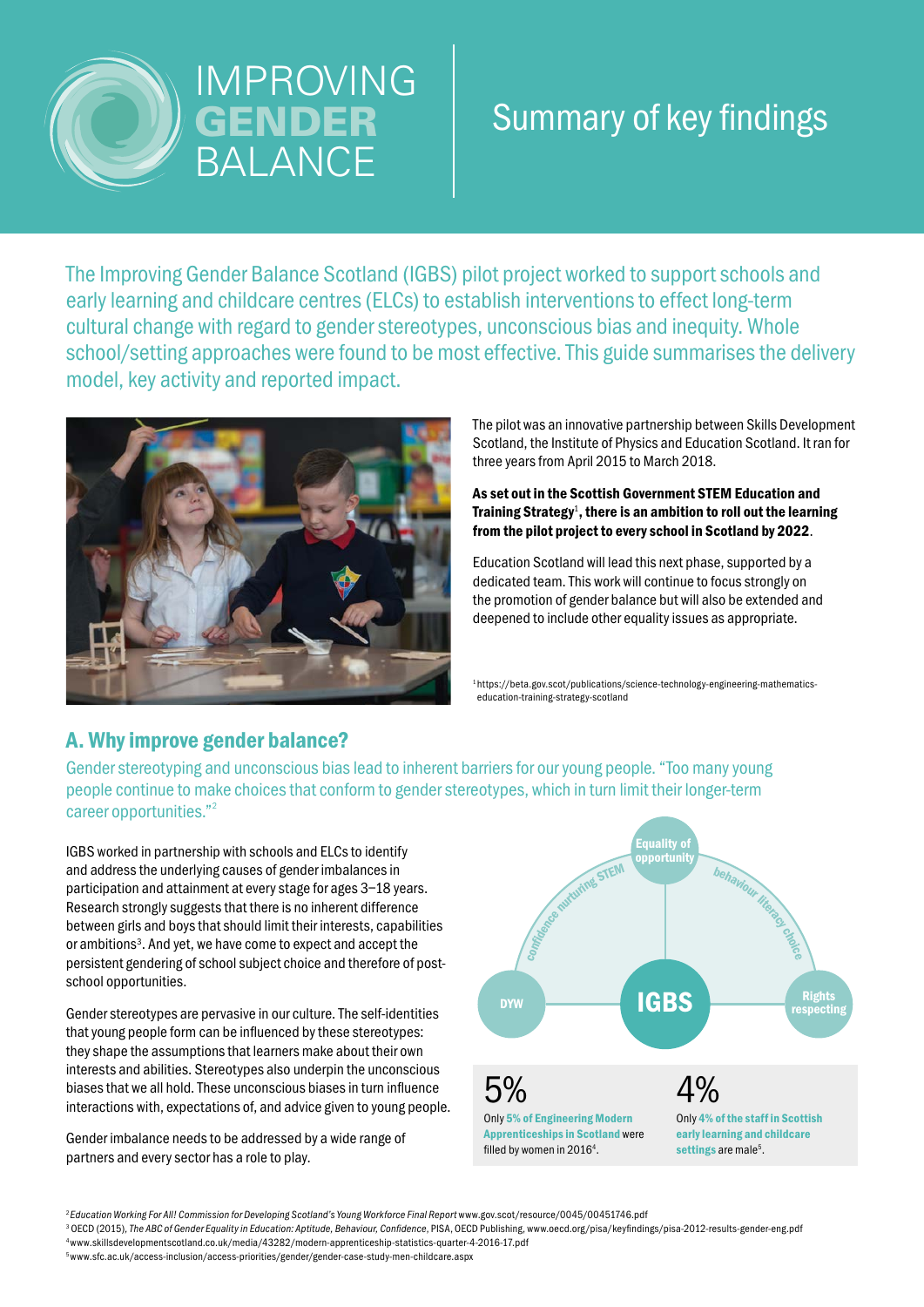## B. Why did the schools/ELCs get involved?

Given the pressures and competing demands on centres, why did schools/ELCs agree to participate, and how did they fit it in?

#### Why schools took part

#### Reasons given by respondents:

- Supported their focus on STEM (Science, Technology, Engineering and Mathematics).
- •Addressing gender stereotyping as part of the Developing Young Workforce (DYW) agenda.
- Promoting **inclusion and equality** more broadly.
- To raise **aspirations**, particularly among females and within equality groups such as gypsy travellers or in deprived areas.
- Fitted well and contributed to supporting young people around LGBT.

Feedback highlighted that schools had a range of reasons. Schools had already established their development priorities for the year, but found that IGBS was inherently aligned to many of those objectives.

This meant that the programme slotted in naturally with existing plans and priorities rather than being viewed as an extra demand.

Centres approached the partnership in different ways. There was no single toolkit. The project officers worked flexibly with the schools/ ELCs to plan appropriate first steps for the particular context. IGBS was weaved into a range of school/ELC strategies and programmes of activity.

### "Fitted in with where we are going, was flexible and tailored, linked to and aligned with the curriculum." (primary school)

At a national level, there was a risk of the project sitting in isolation from the rapid changes that were about to take place in Scottish education. It was important to site IGBS within these key national developments rather than as an extra.

## C. How was the programme delivered?

### Changing culture requires a whole school/ELC approach and ongoing effort.

IGBS worked with school clusters (a secondary school and its associated primary schools and ELCs) to ensure both coherency across stages and long-term sustainability.

The pilot started with a focus on six school clusters. In every cluster, the secondary school was involved, and all or some of the primaries (the biggest cluster involved has nine primaries) and some ELCs.

As the project evolved over the three years, the team increasingly engaged with a wide range of other bodies and influencers, as illustrated below.

Respondents appreciated the school cluster approach adopted by the programme. Addressing gender stereotypes at an early stage and keeping this message consistent was viewed as a priority. The different sectors were keen to work together.

"I loved sharing with colleagues from secondary and nursery establishments – we could see the bigger picture that we were contributing to." (primary school)

All schools consulted were engaged in the project at the senior level. Leadership from head teachers (HT), deputy head teachers (DHT) and faculty heads (FH) was seen as essential in driving the agenda.



6 *Raising Aspirations in Science Education* www.thewoodfoundation.org.uk/developing-young-people-in-scotland/raise/

<sup>7</sup>*Developing the Young Workforce* www.employabilityinscotland.com/developing-young-workforce/ 8 Career-long professional learning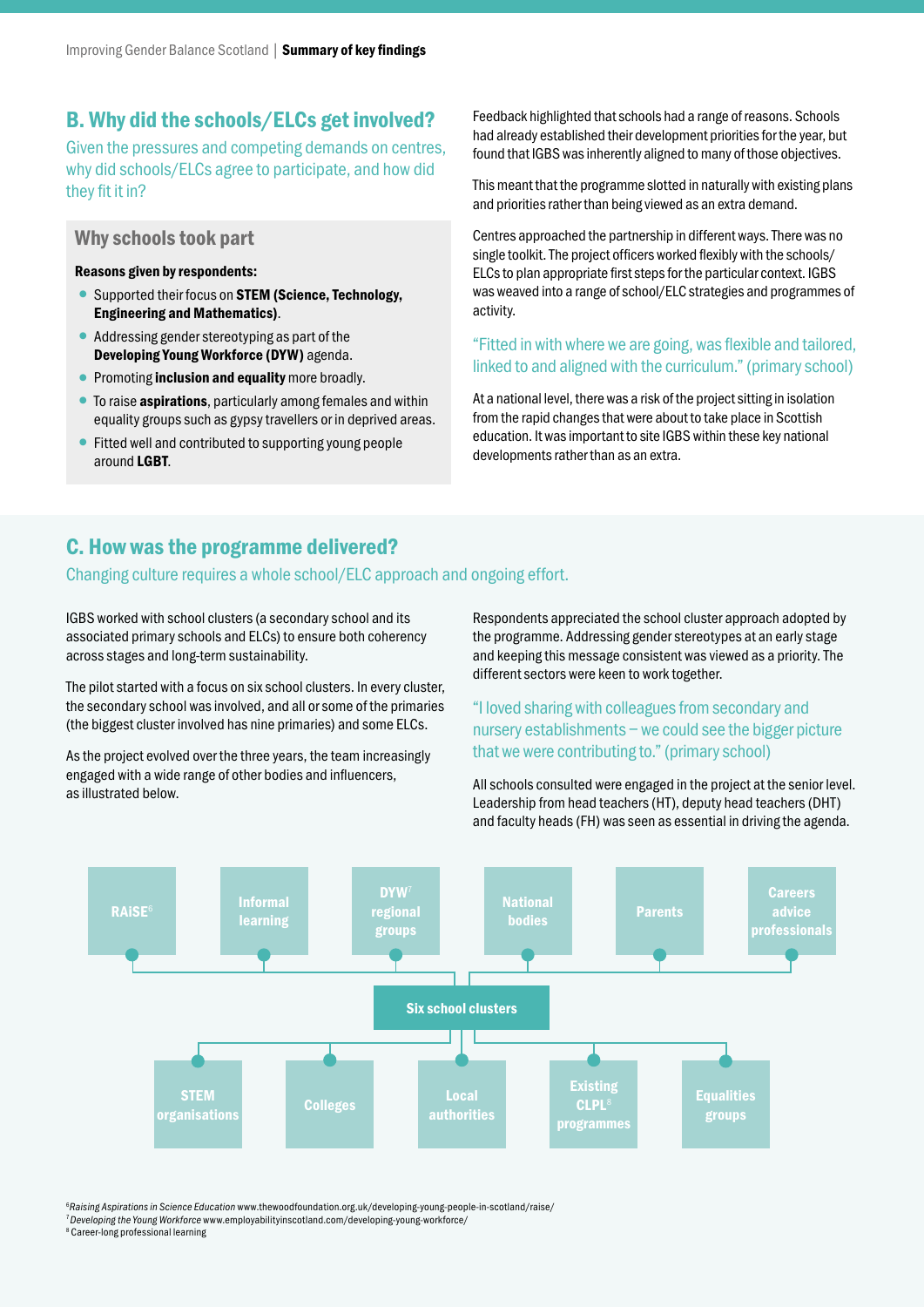

## D. What was the focus of the activity?

The project officers worked with the clusters to raise awareness of the prevalence and impact of gender stereotyping, delivered training on unconscious bias (with a specific focus on the potential impacts in ELCs/schools) and offered support in devising and implementing actions.

Responses indicated that schools really valued the project officers' knowledge and background experience of schools; how they work in practice and the challenges that they face. It was highlighted that working with schools requires a lot of flexibility and this was a key strength of the project's way of working.

It was important in planning the project to focus on sustainable, lasting change. There was also a recognition that culture change will not happen after one intervention. It was helpful that there were generally ongoing opportunities for informal conversations.

"We will have moved on as a school and will be analysing and addressing these things ourselves." (DHT, secondary school)

"Challenged our existing perceptions – made us critically evaluate ourselves." (nursery teacher)

"The outside perspective protects our relationship with staff." (secondary school)

## E. What was the impact on practitioners?

What impact did respondents feel IGBS had on their practice?

Comments indicate an increased awareness of gender stereotypes and unconscious bias, and a wide range of specific, tangible impacts on practitioners' practice including interactions, language, curriculum, teaching approaches and resources.

"Revamped all of our policies around DYW and gender – looked at this area within career pathways – it has taken off big time." (primary school)

"All staff involved are now thinking about their teaching methods and materials and considering how they should be adapted." (primary school)

## How did respondents feel about the support offered?

feel more informed about gender balance 98%

feel likely to pass on learning to colleagues and partners

95%



found the engagement useful

feel more likely to seek out further training in this area  $1\%$ 

Rated 6–10 on a scale of 1–10, where 10 is totally agree and 1 is totally disagree.

Find case studies at www.bit.ly/IGBcasestudies

of respondents have more confidence in their ability to tackle gender imbalance issues 95%

Aggregate of a lot or a little more confidence.

"Allowed me to have more meaningful and informed conversations with young people around this issue in group and one-to-one sessions." (careers advisor)